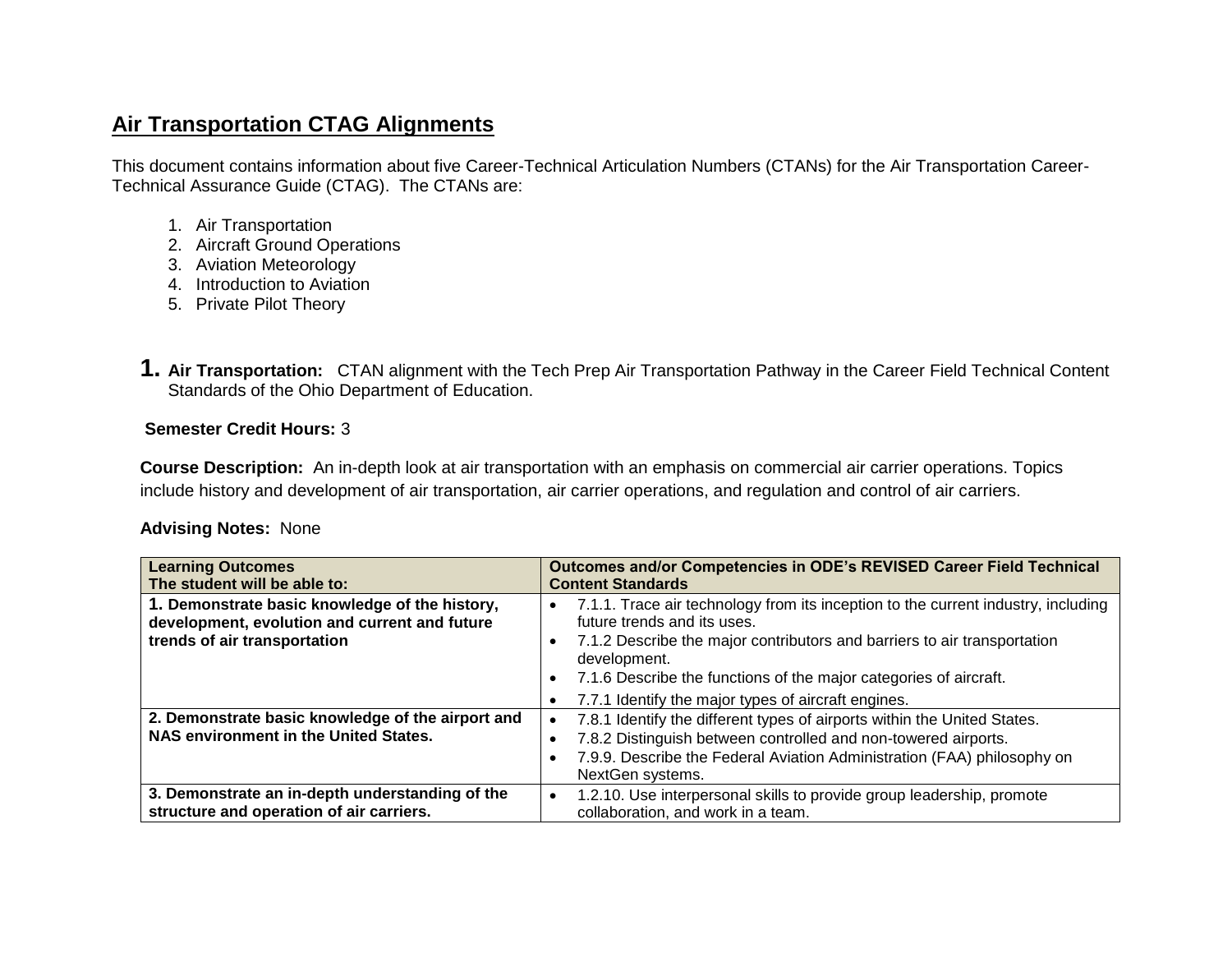|                                                                                                                 | 1.6.11. Describe how all business activities of an organization work within the<br>$\bullet$<br>parameters of a budget.<br>1.8.1. Forecast future resources and budgetary needs using financial<br>$\bullet$<br>documents (e.g., balance sheet, demand forecasting, financial ratios).<br>1.8.9. Develop a budget that reflects the strategies and goals of the<br>$\bullet$<br>organization.<br>7.1.3 Identify the elements of the industry that contribute to the movement of<br>$\bullet$<br>people and goods. |
|-----------------------------------------------------------------------------------------------------------------|-------------------------------------------------------------------------------------------------------------------------------------------------------------------------------------------------------------------------------------------------------------------------------------------------------------------------------------------------------------------------------------------------------------------------------------------------------------------------------------------------------------------|
| 4. Demonstrate a basic understanding of business<br>aviation.                                                   | 7.1.8. Distinguish general aviation from commercial aviation.<br>$\bullet$<br>7.1.6 Describe the functions of the major categories of aircraft.<br>7.1.8. Distinguish general aviation from commercial aviation.<br>$\bullet$                                                                                                                                                                                                                                                                                     |
| 5. Demonstrate basic knowledge of the regulatory<br>environment governing air carriers in the United<br>States. | 1.3.1. Analyze how regulatory compliance affects business operations and<br>organizational performance<br>7.1.4 Describe the major legislative acts that have impacted aviation.<br>$\bullet$<br>7.14.9. Describe the role of the National Transportation Safety Board (NTSB)<br>$\bullet$<br>in accident investigations.                                                                                                                                                                                         |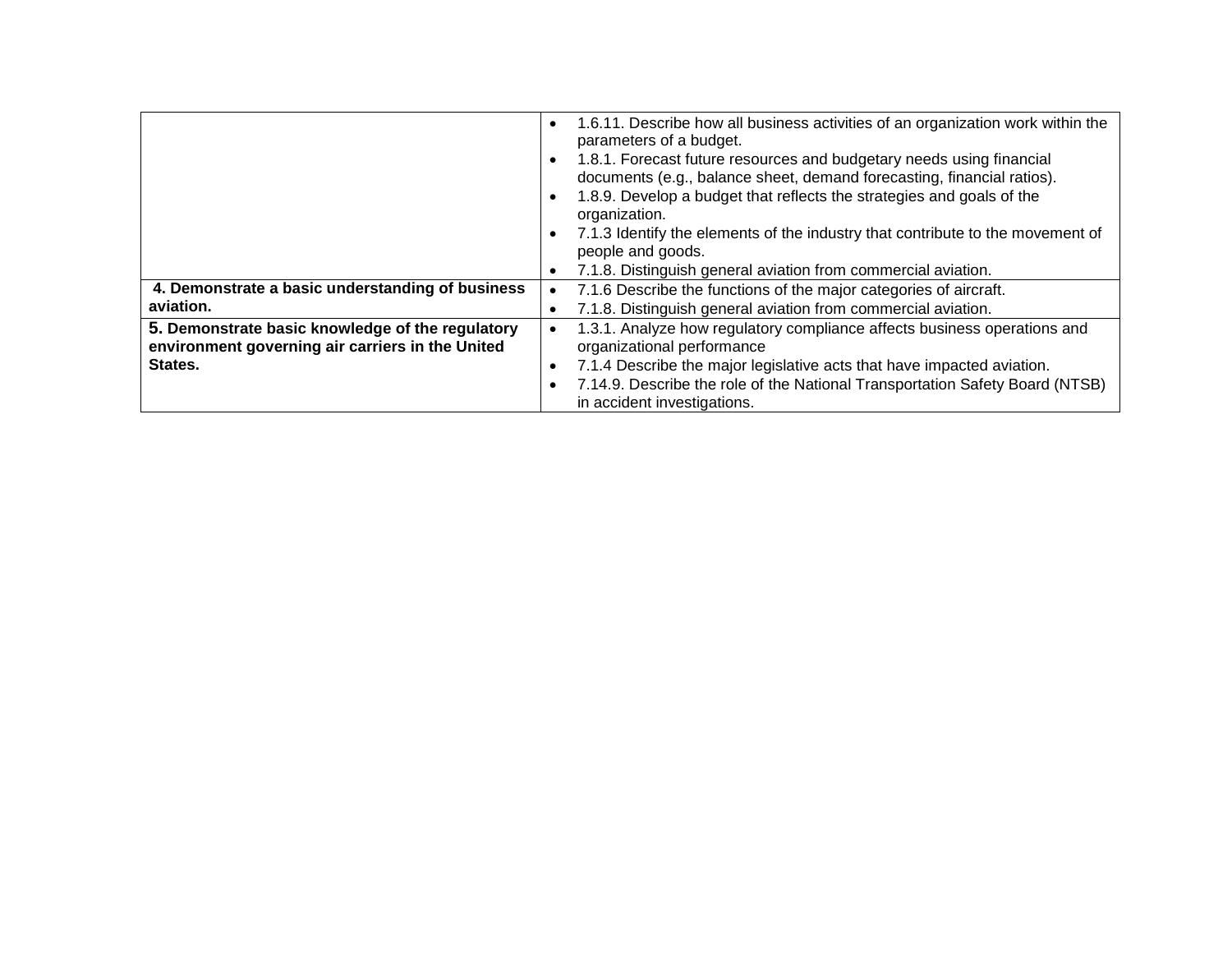**2. Aircraft Ground Operations:** CTAN alignment with the Tech Prep Air Transportation Pathway in the Career Field Technical Content Standards of the Ohio Department of Education.

## **Semester Credit Hours:** 3

**Course Description:** An introduction to aircraft maintenance ground operations and servicing. Students must demonstrate their knowledge and ability to correctly perform aircraft maintenance-related ground operations and aircraft servicing, and to properly use required technical manuals, technical data, publications, and forms.

#### **Advising Notes:**

- Sending school must be approved by the Federal Aviation Regulations with Part 147 certification to be eligible to transfer credit to a Part 147 program.
- Students from sending schools that are not Part 147 certificated can only transfer credit to a non-Part 147 certified institution that offers this content.

| <b>Learning Outcomes</b>                                                                                                                                                                                                                                                                                                                                                                                                                                                                                                                                                                                                                                                                                                                                                                     | Outcomes and/or Competencies in ODE's REVISED Career Field                                                                                                                                                                                                                                                                                                                                                                                                  |
|----------------------------------------------------------------------------------------------------------------------------------------------------------------------------------------------------------------------------------------------------------------------------------------------------------------------------------------------------------------------------------------------------------------------------------------------------------------------------------------------------------------------------------------------------------------------------------------------------------------------------------------------------------------------------------------------------------------------------------------------------------------------------------------------|-------------------------------------------------------------------------------------------------------------------------------------------------------------------------------------------------------------------------------------------------------------------------------------------------------------------------------------------------------------------------------------------------------------------------------------------------------------|
|                                                                                                                                                                                                                                                                                                                                                                                                                                                                                                                                                                                                                                                                                                                                                                                              |                                                                                                                                                                                                                                                                                                                                                                                                                                                             |
| <b>Technical Content Standards</b><br>The student will be able to:<br>1. Demonstrate through written and oral examination an in-<br>depth understanding of various aircraft maintenance-<br>sources of information.<br>related ground operations and procedures including:<br>7.5.1 Weigh aircraft.<br>aircraft ground towing and movement<br>aircraft parking and mooring<br>aircraft marshalling<br>7.5.4 Identify and select fuels.<br>ground vehicle operation<br>engine starting<br>engine operation<br>perform aircraft cleaning.<br>aircraft jacking and hoisting<br>aircraft servicing<br>interpret runway markings.<br>aircraft cleaning<br>aircraft fuels and fueling<br>aircraft deicing<br>ramp/flight line safety<br>hangar/shop safety<br>aircraft weight & balance assessment | 1.2.1. Extract relevant, valid information from materials and cite<br>7.5.3 Start, ground operate, move, service, and secure aircraft and<br>identify typical ground operation hazards.<br>7.5.5 Identify and select cleaning materials.<br>7.5.6 Inspect, identify, remove, and treat aircraft corrosion and<br>7.8.1 Identify features of airports and directional traffic patterns and<br>7.9.7. Describe the use of radio phraseology and light signals |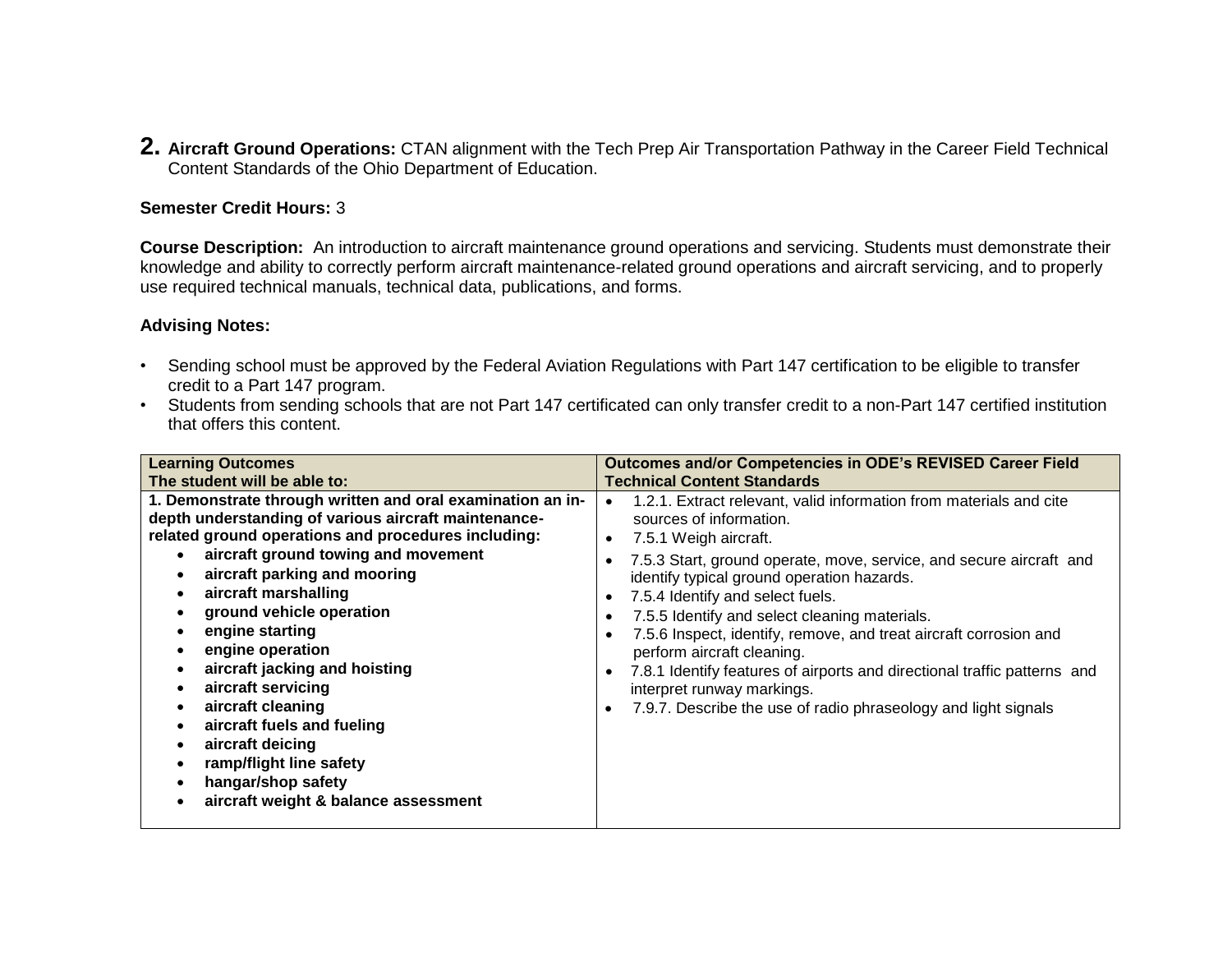| 2. Perform various aircraft maintenance-related tasks and                      | 1.1.1. Identify the knowledge, skills, and abilities necessary to                                          |
|--------------------------------------------------------------------------------|------------------------------------------------------------------------------------------------------------|
| procedures for the following ground operations:                                | succeed in careers.                                                                                        |
| aircraft ground towing and movement                                            | 1.2.1. Extract relevant, valid information from materials and cite<br>$\bullet$                            |
| aircraft parking and mooring<br>$\bullet$                                      | sources of information.                                                                                    |
| aircraft marshalling<br>$\bullet$                                              | 1.2.12. Use technical writing skills to complete forms and create<br>$\bullet$                             |
| ground vehicle operation<br>٠                                                  | reports.                                                                                                   |
| engine starting<br>$\bullet$                                                   | 7.5.1 Weigh aircraft.                                                                                      |
| engine operation<br>$\bullet$                                                  | 7.5.2 Perform a complete weight and balance check and record data.                                         |
| aircraft jacking and hoisting<br>$\bullet$                                     | 7.5.3 Start, ground operate, move, service, and secure aircraft and                                        |
| aircraft servicing<br>$\bullet$                                                | identify typical ground operation hazards.                                                                 |
| aircraft fueling<br>$\bullet$                                                  | 7.5.4 Identify and select fuels.<br>$\bullet$                                                              |
| aircraft deicing<br>$\bullet$                                                  | 7.5.5 Identify and select cleaning materials.<br>$\bullet$                                                 |
| aircraft cleaning<br>$\bullet$                                                 | 7.5.6 Inspect, identify, remove, and treat aircraft corrosion and                                          |
| determining aircraft weight and center of gravity                              | perform aircraft cleaning.                                                                                 |
|                                                                                | 7.8.3. Identify features of airports and directional traffic patterns and                                  |
|                                                                                | interpret runway markings.                                                                                 |
|                                                                                | 7.9.7. Describe the use of radio phraseology and light signals.                                            |
| 3. Demonstrate through written and oral examination an                         | 1.1.1. Identify the knowledge, skills, and abilities necessary to                                          |
| understanding of the use of various required maintenance<br>forms and records. | succeed in careers.                                                                                        |
|                                                                                | 1.2.1. Extract relevant, valid information from materials and cite<br>$\bullet$<br>sources of information. |
|                                                                                |                                                                                                            |
|                                                                                | 1.2.12. Use technical writing skills to complete forms and<br>$\bullet$                                    |
| 4. Properly prepare required maintenance forms and                             | create reports.<br>1.2.1. Extract relevant, valid information from materials and cite<br>$\bullet$         |
| records.                                                                       | sources of information.                                                                                    |
|                                                                                | 1.2.12. Use technical writing skills to complete forms and create                                          |
|                                                                                | reports.                                                                                                   |
| 5. Demonstrate through written and oral examination an                         | 1.1.1 Identify the knowledge, skills, and abilities necessary to                                           |
| understanding of the use of maintenance manuals and                            | succeed in careers.                                                                                        |
| publications.                                                                  | 1.2.1. Extract relevant, valid information from materials and cite<br>$\bullet$                            |
|                                                                                | sources of information.                                                                                    |
|                                                                                | 1.2.12. Use technical writing skills to complete forms and create<br>$\bullet$                             |
|                                                                                | reports.                                                                                                   |
| 6. Properly identify and use maintenance manuals and                           | 1.1.1 Identify the knowledge, skills, and abilities necessary to<br>$\bullet$                              |
| publications.                                                                  | succeed in careers.                                                                                        |
|                                                                                | 1.2.1. Extract relevant, valid information from materials and cite                                         |
|                                                                                | sources of information.                                                                                    |
|                                                                                | 1.2.12. Use technical writing skills to complete forms and create                                          |
|                                                                                | reports.                                                                                                   |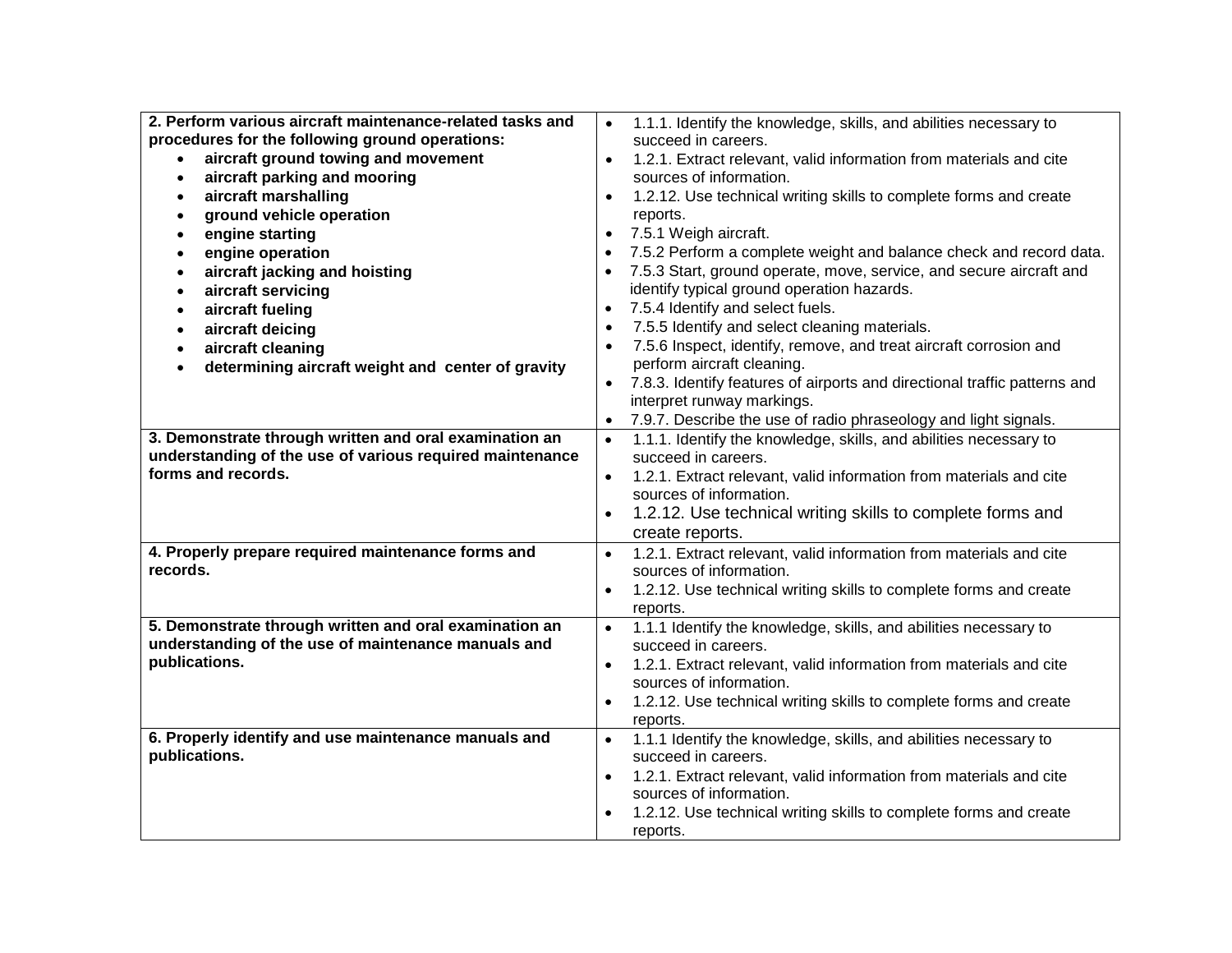**3. Aviation Meteorology:** CTAN alignment with the Tech Prep Air Transportation Pathway in the Career Field Technical Content Standards of the Ohio Department of Education.

# **Semester Credit Hours**: 3

**Course Description:** Fundamental concepts of aviation meteorology. Topics include atmospheric properties and processes, basic weather theory, weather hazards to flight, and aviation weather information and services.

# **Advising Notes:** None

| <b>Learning Outcomes</b>                                | Outcomes and/or Competencies in ODE's REVISED Career Field                           |
|---------------------------------------------------------|--------------------------------------------------------------------------------------|
| The student will be able to:                            | <b>Technical Content Standards</b>                                                   |
| 1. Demonstrate basic knowledge of the structure and     | 7.10.1 Identify the atmospheric elements and regions.<br>$\bullet$                   |
| properties of the atmosphere.                           | 7.10.2 Describe how atmospheric properties of pressure, condensation,<br>$\bullet$   |
|                                                         | evaporation, precipitation, and humidity affect atmospheric conditions.              |
|                                                         | 7.10.3 Describe how heat transfer and balance affect weather.                        |
|                                                         | 7.10.4 Describe the effects of gravity, friction, and centripetal force on           |
|                                                         | wind.                                                                                |
|                                                         | 7.10.10 Describe the types, conditions, and factors of turbulence.                   |
| 2. Demonstrate an understanding of the basic causes     | 7.10.1 Identify the atmospheric elements and regions.<br>$\bullet$                   |
| and characteristics of aviation weather.                | 7.10.5 Explain the causes of atmospheric circulation.<br>$\bullet$                   |
|                                                         | 7.10.6 Identify wind patterns based on weather systems.<br>$\bullet$                 |
|                                                         | 7.10.7 Describe factors related to stability (e.g., clouds, fronts, air<br>$\bullet$ |
|                                                         | masses, precipitation).                                                              |
|                                                         | 7.10.8 Describe the causes and effects of temperature inversions.                    |
|                                                         | 7.10.9 Describe cycles of moisture.<br>$\bullet$                                     |
| 3. Demonstrate an understanding of aviation weather     | 7.10.10 Describe the types, conditions, and factors of turbulence.<br>$\bullet$      |
| hazards and hazardous conditions.                       | 7.10.11 Describe the types and impact of thunderstorms, tornados, and                |
|                                                         | hurricanes.                                                                          |
|                                                         | 7.10.12 Define wind shear.<br>$\bullet$                                              |
|                                                         | 7.10.13 Describe the types of icing and their effect on aviation.<br>$\bullet$       |
| 4. Describe the different types of aviation weather     | 7.10.14. Locate, interpret and use preflight and inflight weather and<br>$\bullet$   |
| resources and services.                                 | hazard information.                                                                  |
| 5. Analyze and interpret different types of aviation    | 7.10.14. Locate, interpret and use preflight and inflight weather and<br>$\bullet$   |
| weather forecasts, charts, and other weather reports to | hazard information.                                                                  |
| determine and predict flight conditions.                |                                                                                      |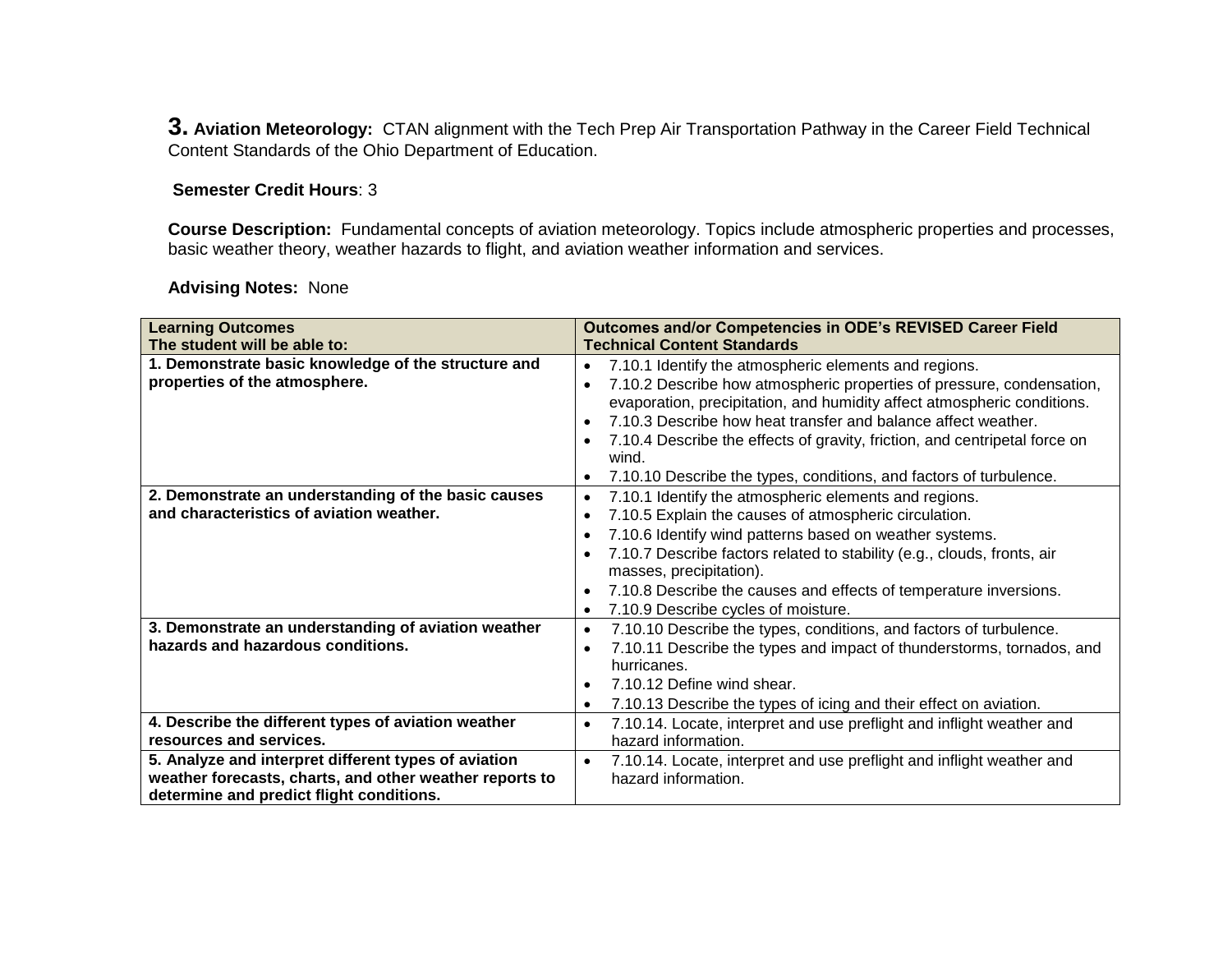**4. Introduction to Aviation:** CTAN alignment with the Tech Prep Air Transportation Pathway in the Career Field Technical Content Standards of the Ohio Department of Education.

# **Semester Credit Hours:** 3

**Course Description:** An overview of the history, development, and evolution of aeronautics and aviation. Course also explains the national aviation system in the United States, describes different sectors of the aviation industry, and explores various opportunities and career paths in aviation.

# **Advising Notes:** None

| <b>Learning Outcomes</b>                                                                  | Outcomes and/or Competencies in ODE's REVISED Career Field<br><b>Technical Content Standards</b>                                                                                                                                                                                                                                                                                                                                                                                                                        |
|-------------------------------------------------------------------------------------------|-------------------------------------------------------------------------------------------------------------------------------------------------------------------------------------------------------------------------------------------------------------------------------------------------------------------------------------------------------------------------------------------------------------------------------------------------------------------------------------------------------------------------|
| The student will be able to:                                                              |                                                                                                                                                                                                                                                                                                                                                                                                                                                                                                                         |
| 1. Demonstrate basic knowledge of the history, development,<br>and evolution of aviation  | 7.1.1. Trace air technology from its inception to the current<br>$\bullet$<br>industry, including future trends and its uses.<br>7.1.2 Describe the major contributors and barriers to air<br>$\bullet$<br>transportation development.<br>7.1.6. Describe the functions of the major categories of aircraft.<br>$\bullet$<br>7.1.10. Describe the space environment including solar and<br>planetary objects, gravity, atmosphere and vacuum.<br>Describe manned and unmanned space exploration<br>7.1.11.<br>$\bullet$ |
|                                                                                           | and the contribution to aviation technology.                                                                                                                                                                                                                                                                                                                                                                                                                                                                            |
| 2. Demonstrate basic knowledge of different sectors of the air<br>transportation industry | 7.1.1. Trace air technology from its inception to the current<br>$\bullet$<br>industry, including future trends and its uses.                                                                                                                                                                                                                                                                                                                                                                                           |
|                                                                                           | 7.1.3 Identify the elements of the industry that contribute to the<br>$\bullet$<br>movement of people and goods.                                                                                                                                                                                                                                                                                                                                                                                                        |
|                                                                                           | 7.1.5 Describe the Federal Aviation Administration (FAA) primary<br>use categories.                                                                                                                                                                                                                                                                                                                                                                                                                                     |
|                                                                                           | 7.1.6 Describe the functions of the major categories of aircraft.<br>$\bullet$                                                                                                                                                                                                                                                                                                                                                                                                                                          |
|                                                                                           | 7.1.7 Describe the function of the fixed base operator and its role<br>$\bullet$                                                                                                                                                                                                                                                                                                                                                                                                                                        |
|                                                                                           | in general aviation.                                                                                                                                                                                                                                                                                                                                                                                                                                                                                                    |
|                                                                                           | 7.1.8. Distinguish general aviation from commercial aviation.<br>$\bullet$                                                                                                                                                                                                                                                                                                                                                                                                                                              |
| 3. Demonstrate basic knowledge of the airport environment in                              | 7.8.1 Identify the different types of airports within the United<br>$\bullet$                                                                                                                                                                                                                                                                                                                                                                                                                                           |
| the United States.                                                                        | States.                                                                                                                                                                                                                                                                                                                                                                                                                                                                                                                 |
|                                                                                           | 7.8.2 Distinguish between controlled and non-towered airports.                                                                                                                                                                                                                                                                                                                                                                                                                                                          |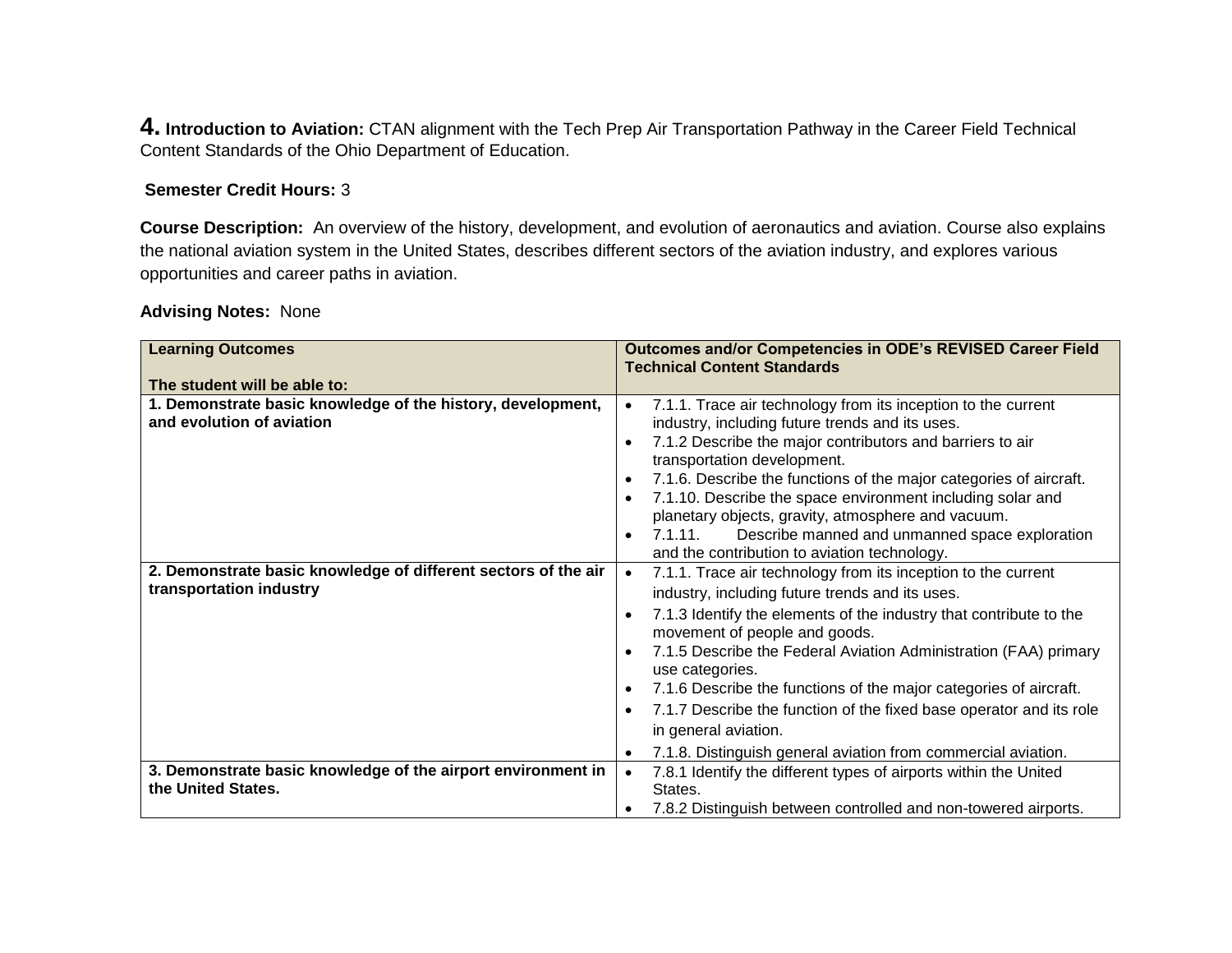|                                                                                                                                    | 7.8.3. Identify features of airports and directional traffic patterns<br>$\bullet$                                                                                                                      |
|------------------------------------------------------------------------------------------------------------------------------------|---------------------------------------------------------------------------------------------------------------------------------------------------------------------------------------------------------|
|                                                                                                                                    | and interpret runway markings.                                                                                                                                                                          |
| 4. Demonstrate basic knowledge of the NAS and the air traffic                                                                      | 7.9.1. Describe the principles of radar.<br>$\bullet$                                                                                                                                                   |
| control system in the United States.                                                                                               | 7.9.2. Describe the components of a secondary radar.<br>$\bullet$                                                                                                                                       |
|                                                                                                                                    | 7.9.3. Control airplane departure, arrivals, and ground operations<br>from airport tower.                                                                                                               |
|                                                                                                                                    | 7.9.4. Sequence airplane approaches and departures with<br>approach control radar.                                                                                                                      |
|                                                                                                                                    | 7.9.5. Interpret weather for departures and arrivals using<br>automatic terminal information system (ATIS) and traffic collision<br>avoidance system (TCAS) equipment.                                  |
|                                                                                                                                    | 7.9.9 Describe the Federal Aviation Administration (FAA)<br>$\bullet$                                                                                                                                   |
|                                                                                                                                    | philosophy on the Next Generation Air Transportation System.                                                                                                                                            |
|                                                                                                                                    | 7.9.10 Discuss the roles of control towers, terminal radar approach                                                                                                                                     |
|                                                                                                                                    | controls and air route traffic control centers                                                                                                                                                          |
| 5. Demonstrate basic knowledge of aviation industry career<br>specialties, opportunities, and trade/professional<br>organizations. | 1.1.2. Identify the scope of career opportunities and the<br>$\bullet$<br>requirements for education, training, certification, licensure, and<br>experience.                                            |
|                                                                                                                                    | 1.1.4. Describe the role and function of professional organizations,<br>industry associations, and organized labor and use networking<br>techniques to develop and maintain professional relationships. |
|                                                                                                                                    | 1.3.1. Analyze how regulatory compliance affects business<br>operations and organizational performance.                                                                                                 |
| 6. Demonstrate basic knowledge of the manufacturing and                                                                            | 1.1.4. Describe the role and function of professional organizations,<br>$\bullet$                                                                                                                       |
| maintenance industries for military, commercial, and general                                                                       | industry associations, and organized labor and use networking                                                                                                                                           |
| aviation aircraft.                                                                                                                 | techniques to develop and maintain professional relationships.                                                                                                                                          |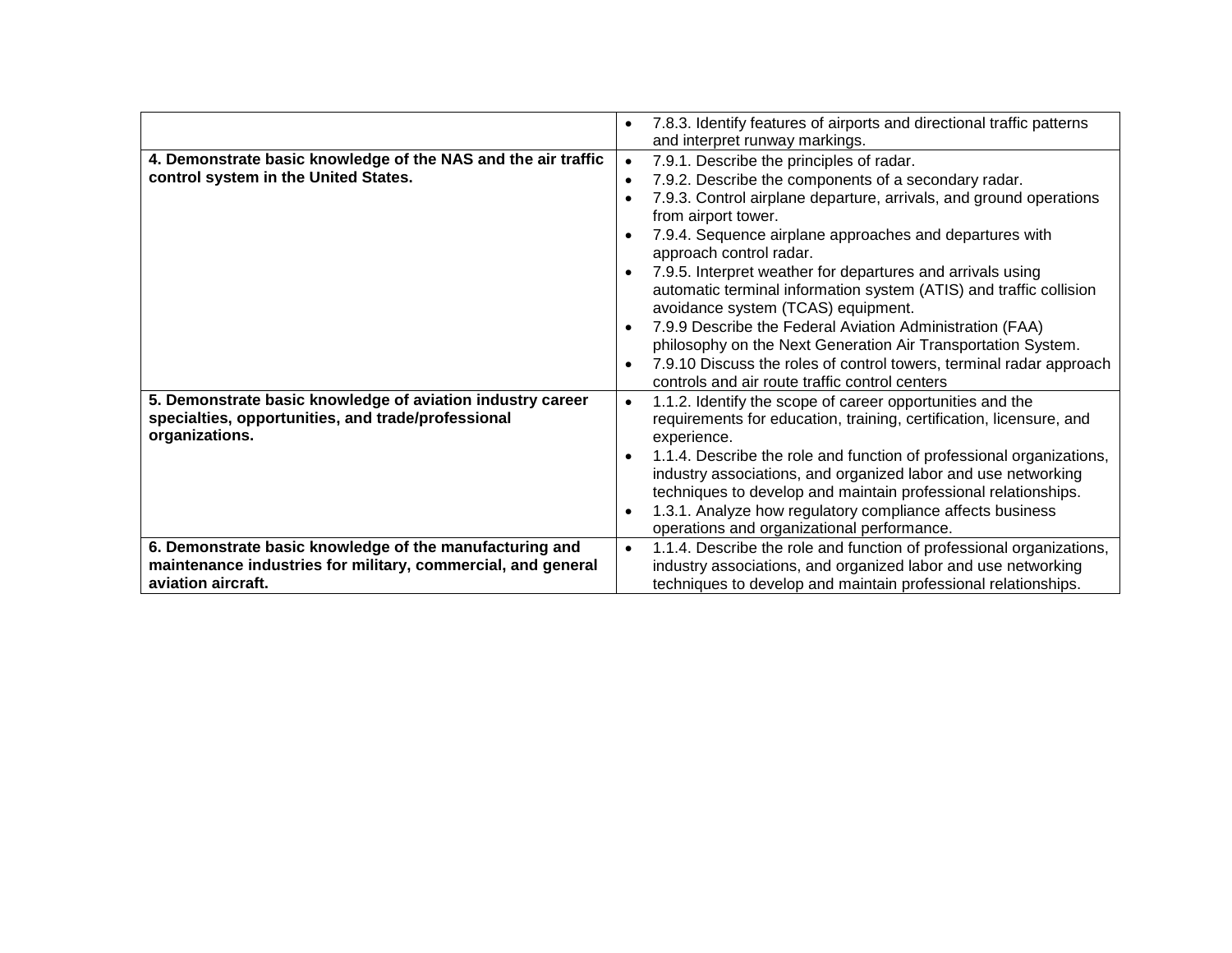**5. Private Pilot Theory:** CTAN alignment with the Tech Prep Air Transportation Pathway in the Career Field Technical Content Standards of the Ohio Department of Education.

# **Semester Credit Hours:** 3

**Course Description:** An in-depth study of all areas covered by the FAA Private Pilot Certificate written examination. Includes ground instruction covering the following: navigation; flight planning; airspace and airports; aviation and flight information publications; FAA flight rules and regulations; aerodynamics and aircraft flight performance; radio communications; basic aircraft instruments, aircraft systems, and flight control; weight and balance; aviation weather; basic flight physiology; and basic human factors and aviation decision making.

**Advising Notes:** The FAA Private Pilot-Airplane Certificate written exam must be passed to receive course credit

| <b>Learning Outcomes</b>                                                                                                                                                                                                                                                                                                                                                                                             | <b>Outcomes and/or Competencies in ODE's REVISED Career Field Technical</b><br><b>Content Standards</b>                                                                                                                                                                                                                                                                                                                                                                                                                                                                                                                                                  |
|----------------------------------------------------------------------------------------------------------------------------------------------------------------------------------------------------------------------------------------------------------------------------------------------------------------------------------------------------------------------------------------------------------------------|----------------------------------------------------------------------------------------------------------------------------------------------------------------------------------------------------------------------------------------------------------------------------------------------------------------------------------------------------------------------------------------------------------------------------------------------------------------------------------------------------------------------------------------------------------------------------------------------------------------------------------------------------------|
| The student will be able to:                                                                                                                                                                                                                                                                                                                                                                                         |                                                                                                                                                                                                                                                                                                                                                                                                                                                                                                                                                                                                                                                          |
| 1. Demonstrate basic knowledge of the Federal<br>Aviation Regulations that relate to private pilot<br>privileges, limitations, and flight operations.<br>2. Demonstrate basic knowledge of the accident<br>reporting requirements of the National<br><b>Transportation Safety Board.</b><br>3. Demonstrate basic knowledge of the use of the<br>Aeronautical Information Manual (AIM) and FAA<br>advisory circulars. | 7.1.1. Trace air technology from its inception to the current industry, including<br>$\bullet$<br>future trends and its uses.<br>7.1.4. Describe the major legislative acts that have impacted aviation.<br>$\bullet$<br>7.14.9 Describe the role of the National Transportation Safety Board (NTSB)<br>$\bullet$<br>in accident investigations.<br>7.1.1. Trace air technology from its inception to the current industry, including<br>$\bullet$<br>future trends and its uses.7.7.1 Identify the major types of aircraft engines.                                                                                                                     |
| 4. Demonstrate basic knowledge of VFR navigation<br>using pilotage, dead reckoning, and navigation<br>systems.                                                                                                                                                                                                                                                                                                       | 7.1.1. Trace air technology from its inception to the current industry, including<br>$\bullet$<br>future trends and its uses.<br>7.7.1 Identify the major types of aircraft engines.<br>$\bullet$<br>7.11.1 Define and differentiate visual flight rules (VFR) and instrument flight<br>$\bullet$<br>rules (IFR).<br>7.11.2 Determine right of way and describe minimum safe altitude rules.<br>$\bullet$<br>7.11.3 Locate positions using latitude, longitude, and prime meridian<br>$\bullet$<br>7.11.4 Interpret sectional, terminal, and world aeronautical charts for<br>$\bullet$<br>navigational aids, elevations, and topographical information. |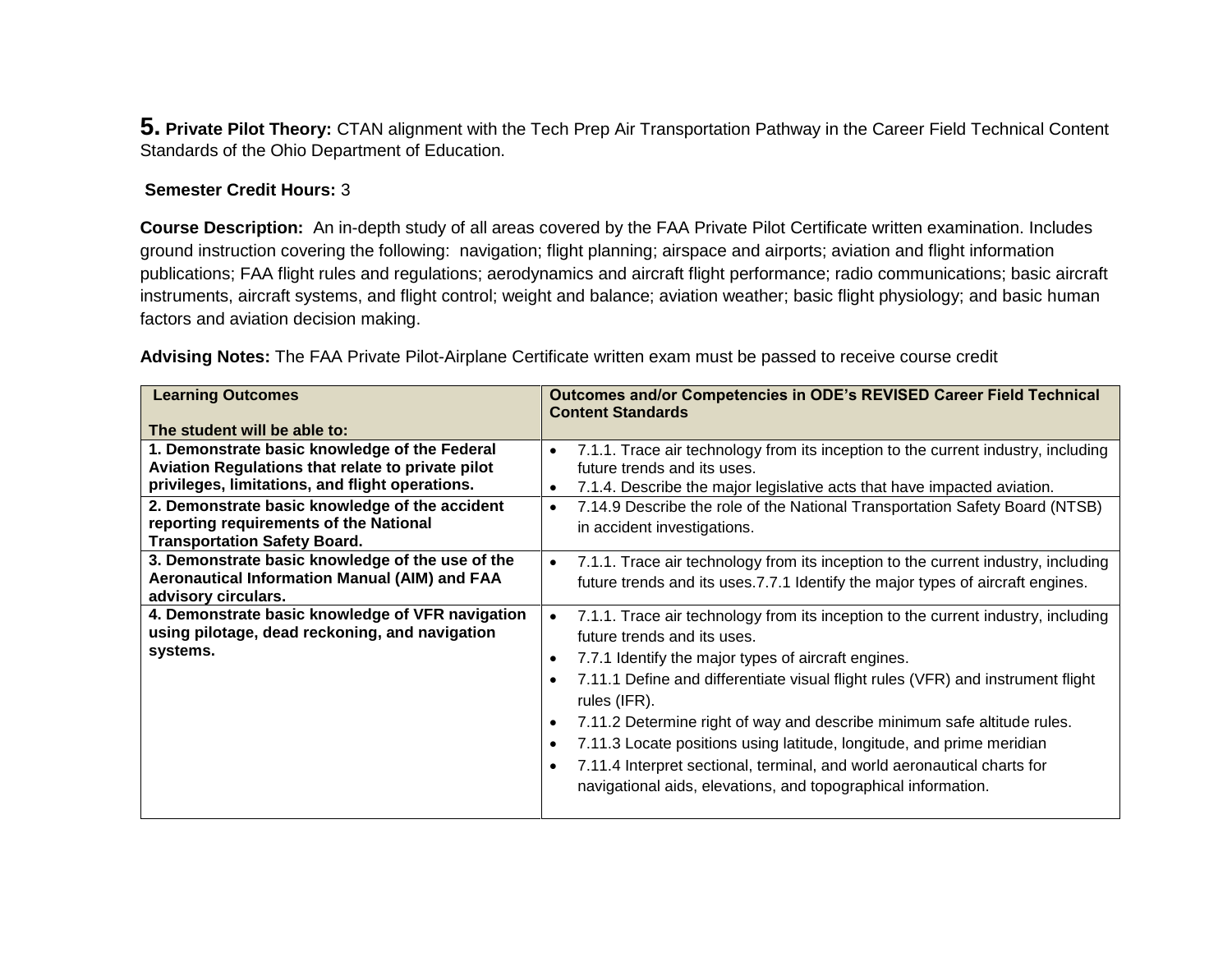|                                                                                                   | 7.11.5 Navigate from point A to point B using very high frequency (VHF)<br>$\bullet$                                               |
|---------------------------------------------------------------------------------------------------|------------------------------------------------------------------------------------------------------------------------------------|
|                                                                                                   | omnidirectional range (VOR) navigation system.                                                                                     |
|                                                                                                   | 7.11.6 Navigate from point A to point B using the range navigation (RNAV)<br>$\bullet$                                             |
|                                                                                                   | systems.                                                                                                                           |
|                                                                                                   | 7.11.7 Navigate from point A to point B using global positioning systems<br>$\bullet$<br>$(GPS)$ .                                 |
|                                                                                                   | 7.11.8. Read flight and navigation instruments and describe their functions.<br>$\bullet$                                          |
| 5. Demonstrate basic knowledge of radio                                                           | 7.9.1. Interpret weather for departures and arrivals using automatic terminal<br>$\bullet$                                         |
| communication, including proper radio<br>phraseology, the phonetic alphabet, and air traffic      | information system (ATIS) and traffic collision avoidance system (TCAS)<br>equipment.                                              |
| control radio communications procedures.                                                          | 7.9.3. Control airplane departure, arrivals, and ground operations from airport<br>$\bullet$<br>tower.                             |
|                                                                                                   | 7.9.6 Define the very high frequency (VHF) and ultra-high frequency (UHF)<br>$\bullet$<br>radio bands.                             |
|                                                                                                   | 7.9.7 Describe the use of radio phraseology and light signals.<br>$\bullet$                                                        |
|                                                                                                   | 7.9.10 Discuss the roles of control towers, terminal radar approach controls<br>$\bullet$<br>and air route traffic control centers |
|                                                                                                   | 7.10.14. Locate, interpret and use preflight and inflight weather and hazard<br>$\bullet$                                          |
|                                                                                                   | information.                                                                                                                       |
| 6. Demonstrate an understanding of weather                                                        | 7.10.1 Identify the atmospheric elements and regions.<br>$\bullet$                                                                 |
| theory, critical weather situations, wind shear                                                   | 7.10.5 Explain the causes of atmospheric circulation.<br>$\bullet$                                                                 |
| avoidance, and the procurement and use of<br>aeronautical weather charts, reports, and forecasts. | 7.10.6 Identify wind patterns based on weather systems.<br>$\bullet$                                                               |
|                                                                                                   | 7.10.7 Describe factors related to stability (e.g., clouds, fronts, air masses,<br>$\bullet$<br>precipitation).                    |
|                                                                                                   | 7.10.8 Describe the causes and effects of temperature inversions.<br>$\bullet$                                                     |
|                                                                                                   |                                                                                                                                    |
|                                                                                                   | $\bullet$                                                                                                                          |
|                                                                                                   | 7.10.9 Describe cycles of moisture.<br>7.10.10 Describe the types, conditions, and factors of turbulence.<br>$\bullet$             |
|                                                                                                   | 7.10.11 Describe the types and impact of thunderstorms, tornados, and<br>$\bullet$                                                 |
|                                                                                                   | hurricanes.                                                                                                                        |
|                                                                                                   | 7.10.12 Define wind shear.<br>$\bullet$                                                                                            |
|                                                                                                   | 7.10.13 Describe the types of icing and their effect on aviation.<br>$\bullet$                                                     |
|                                                                                                   | 7.10.14. Locate, interpret and use preflight and inflight weather and hazard<br>$\bullet$<br>information.                          |
|                                                                                                   | $\bullet$                                                                                                                          |
|                                                                                                   | 7.11.1. Define and differentiate visual flight rules (VFR) and instrument flight<br>rules (IFR).                                   |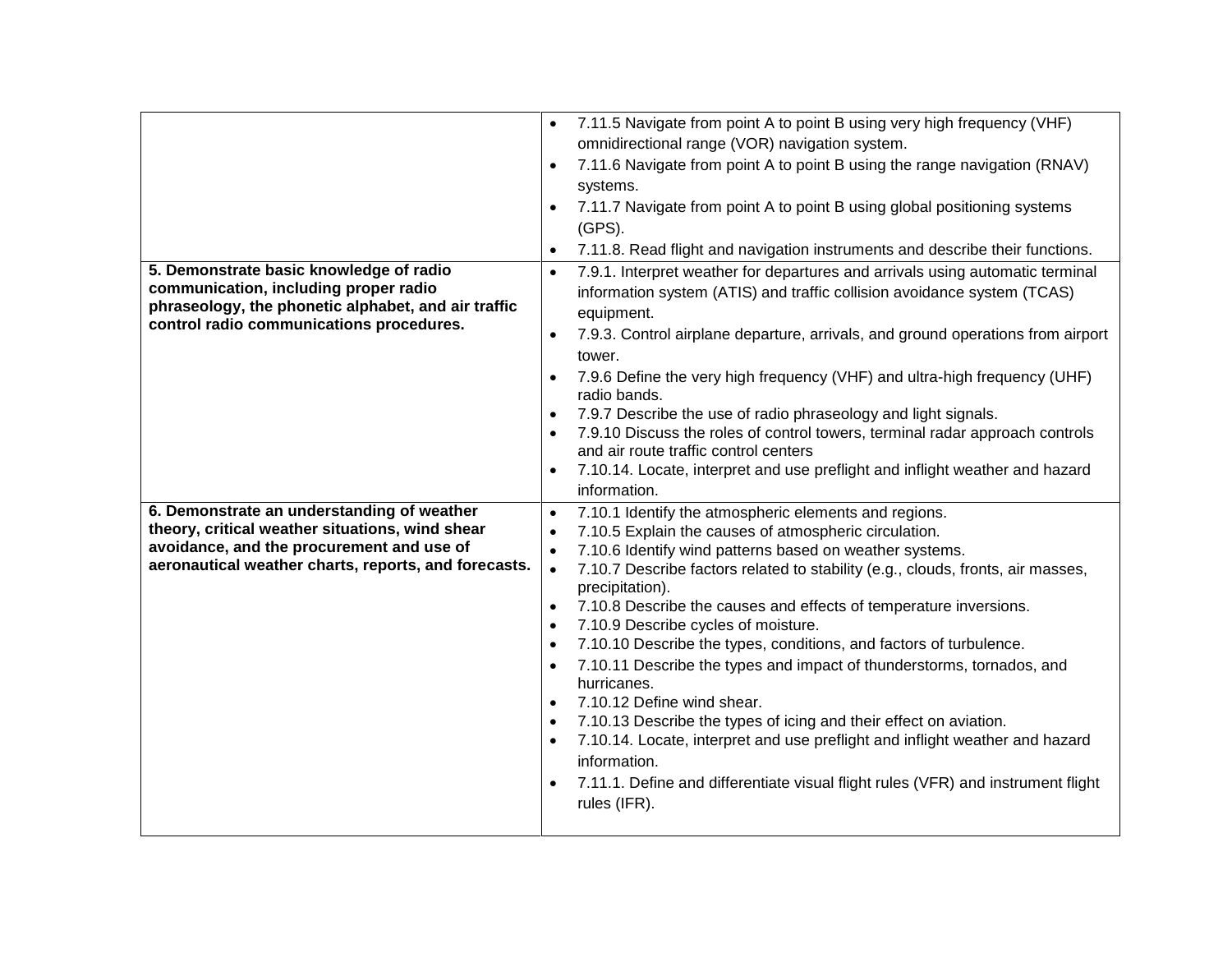| 7. Demonstrate basic knowledge of the safe and<br>efficient operation of aircraft with special emphasis<br>on areas of aircraft operations considered critical<br>to flight safety. | 1.1.1. Identify the knowledge, skills, and abilities necessary to succeed in<br>$\bullet$<br>careers.<br>7.14.1 Identify flight problems associated with aviation physiology.<br>$\bullet$<br>7.14.2 Describe the effects of hypoxia and carbon monoxide.<br>$\bullet$<br>7.14.4 Describe the decision making process in flight.<br>$\bullet$<br>7.14.5 Break the chain of poor judgment.<br>$\bullet$<br>7.14.6 Describe the extent of human factors in aircraft accidents.<br>$\bullet$                                                                                                                                                                                                                                                                                                                                                                                   |
|-------------------------------------------------------------------------------------------------------------------------------------------------------------------------------------|-----------------------------------------------------------------------------------------------------------------------------------------------------------------------------------------------------------------------------------------------------------------------------------------------------------------------------------------------------------------------------------------------------------------------------------------------------------------------------------------------------------------------------------------------------------------------------------------------------------------------------------------------------------------------------------------------------------------------------------------------------------------------------------------------------------------------------------------------------------------------------|
|                                                                                                                                                                                     | 7.14.7 Describe the impact of cockpit standardization on accident prevention.<br>$\bullet$                                                                                                                                                                                                                                                                                                                                                                                                                                                                                                                                                                                                                                                                                                                                                                                  |
| 8. Demonstrate basic knowledge of the effects of<br>density altitude on takeoff and climb performance.                                                                              | 7.13.2 Identify the factors of takeoff and landing performance.<br>$\bullet$<br>7.13.3 Describe the factors of climb and cruise performance.<br>$\bullet$<br>7.13.4 Identify the features of the mechanical flight computer and their<br>$\bullet$<br>functions.                                                                                                                                                                                                                                                                                                                                                                                                                                                                                                                                                                                                            |
| 9. Be able to perform weight and balance                                                                                                                                            | 7.12.8 Describe how the distribution of weight affects center of gravity (CG).<br>$\bullet$                                                                                                                                                                                                                                                                                                                                                                                                                                                                                                                                                                                                                                                                                                                                                                                 |
| computations.<br>10. Demonstrate basic knowledge of the principles                                                                                                                  | 7.12.9 Demonstrate how to load and balance an aircraft.<br>$\bullet$<br>7.12.2. Describe the forces of flight and the three axes of motion.                                                                                                                                                                                                                                                                                                                                                                                                                                                                                                                                                                                                                                                                                                                                 |
| of aerodynamics.                                                                                                                                                                    | $\bullet$<br>7.12.3. Define Newton's Laws of Motion and Bernoulli's Principle.<br>$\bullet$<br>7.12.4. Identify the parts of an airfoil and describe how an airfoil works.<br>$\bullet$<br>7.12.5. Identify wing designs and their properties and how they affect flight<br>$\bullet$<br>performance.<br>7.12.6. Discuss the role of thrust and the relationship between lift and drag.<br>$\bullet$<br>7.12.7. Describe lateral and directional stability and the parts of the aircraft<br>$\bullet$<br>that control the airplane.<br>7.12.8. Describe how the distribution of weight affects center of gravity (CG).<br>$\bullet$<br>7.12.10. Describe the design and power features that affect aircraft stability.<br>$\bullet$<br>7.12.11. Describe the purpose of the vertical and horizontal stabilizers and<br>demonstrate how they affect the path of an airplane. |
|                                                                                                                                                                                     | 7.12.12 Identify the effects of torque (P-factor).<br>$\bullet$<br>7.12.13 Describe the effects of gyroscopic precession.<br>$\bullet$<br>7.12.14 Describe the effects of asymmetrical thrust on flight.<br>$\bullet$<br>Could not find<br>$\bullet$<br>7.12.15 Describe the effect of drag and lift on glide.<br>$\bullet$<br>7.12.16 Define load factor and G-forces.<br>$\bullet$<br>7.13.1 Describe the types and phases of spins and stalls and recovery.<br>$\bullet$                                                                                                                                                                                                                                                                                                                                                                                                 |
| 11. Demonstrate basic knowledge of the principles<br>of powerplants and aircraft systems.                                                                                           | 7.7.1 Identify the major types of aircraft engines.<br>$\bullet$<br>7.7.2 Describe the types of fuel and oil systems.<br>$\bullet$<br>7.7.3 Describe how the cooling system functions.<br>$\bullet$                                                                                                                                                                                                                                                                                                                                                                                                                                                                                                                                                                                                                                                                         |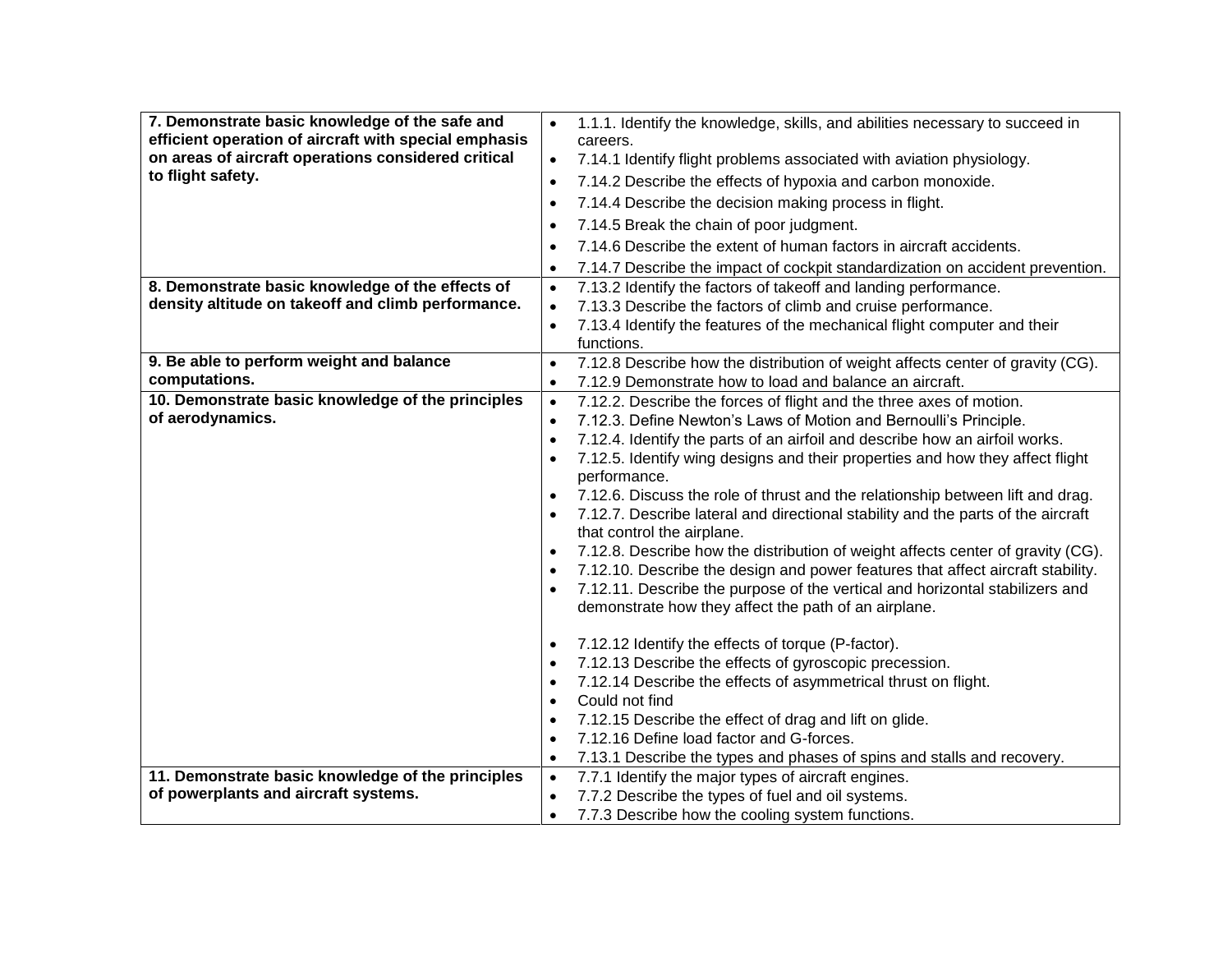| 12. Demonstrate basic knowledge of the principles<br>of operation and sources of error associated with<br>various flight instruments and indicators.                                   | 7.7.4 Describe how the exhaust system functions.<br>$\bullet$<br>7.7.5 Identify major components of the electrical system.<br>$\bullet$<br>7.7.6 Describe the function of the aircraft hydraulic system.<br>$\bullet$<br>7.7.7 Identify the major types of landing gears and explain how they function.<br>$\bullet$<br>7.11.8. Read flight and navigation instruments and describe their functions.<br>$\bullet$<br>7.11.9 Describe variation, deviation, and magnetic dip.<br>$\bullet$ |
|----------------------------------------------------------------------------------------------------------------------------------------------------------------------------------------|-------------------------------------------------------------------------------------------------------------------------------------------------------------------------------------------------------------------------------------------------------------------------------------------------------------------------------------------------------------------------------------------------------------------------------------------------------------------------------------------|
| 13. Demonstrate an understanding of stall<br>awareness, stall recovery techniques, spin entry,<br>spins, and spin recovery techniques for the<br>airplane and glider category ratings. | 7.13.1 Describe the types and phases of spins and stalls and recovery.                                                                                                                                                                                                                                                                                                                                                                                                                    |
| 14. Demonstrate basic knowledge of the principles<br>of aeronautical decision making and judgment.                                                                                     | 1.2.5. Communicate information (e.g., directions, ideas, vision, workplace<br>expectations) for an intended audience and purpose.<br>7.13.5. Identify hazardous attitudes of flight.<br>$\bullet$<br>7.14.1. Identify flight problems associated with aviation physiology.<br>$\bullet$<br>7.14.4 Describe the decision making process in flight.<br>$\bullet$                                                                                                                            |
|                                                                                                                                                                                        | 7.14.5 Break the chain of poor judgment.<br>$\bullet$<br>7.14.6 Describe the extent of human factors in aircraft accidents.<br>$\bullet$                                                                                                                                                                                                                                                                                                                                                  |
| 15. Demonstrate basic knowledge of aviation<br>physiology.                                                                                                                             | 7.14.1 Identify flight problems associated with aviation physiology.<br>$\bullet$<br>7.14.2 Describe the effects of hypoxia and carbon monoxide.<br>$\bullet$<br>7.14.3 Identify the rules of supplemental oxygen.<br>$\bullet$                                                                                                                                                                                                                                                           |
| 16. Demonstrate an understanding of VFR flight<br>planing.                                                                                                                             | 7.11.8. Read flight and navigation instruments and describe their functions.<br>$\bullet$                                                                                                                                                                                                                                                                                                                                                                                                 |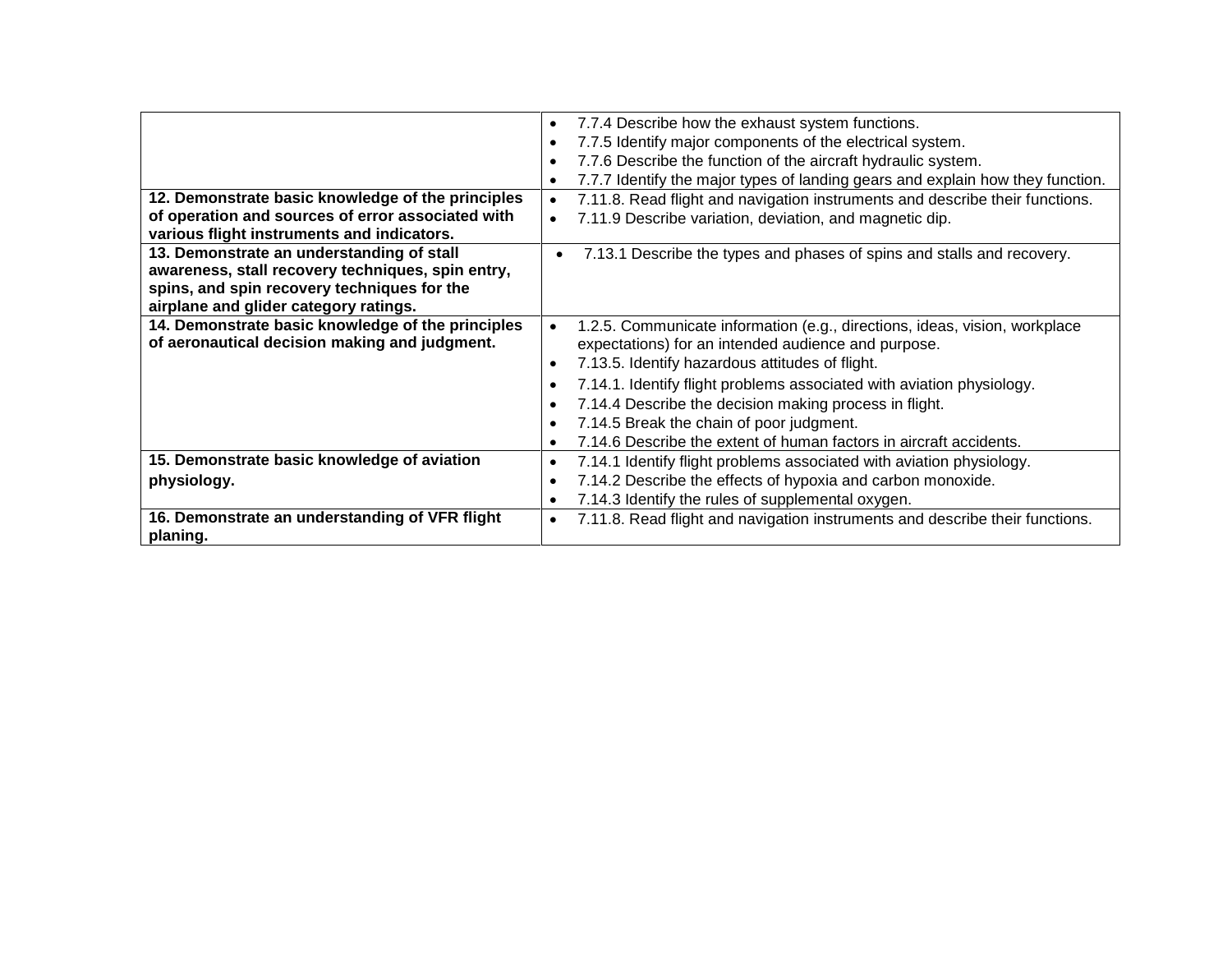| 17. Demonstrate an understanding of flight within      | 1.2.1. Extract relevant, valid information from materials and cite sources of<br>$\bullet$   |
|--------------------------------------------------------|----------------------------------------------------------------------------------------------|
| controlled and uncontrolled airspace with respect      | information.                                                                                 |
| to airspace classifications, airports, and air traffic | Identify the knowledge, skills, and abilities necessary to succeed in careers.<br>$\bullet$  |
| control.                                               | 7.8.1 Identify the different types of airports within the United States.<br>$\bullet$        |
|                                                        | 7.8.2 Distinguish between controlled and nontowered airports.<br>$\bullet$                   |
|                                                        | 7.9.1 Describe the principles of radar.<br>$\bullet$                                         |
|                                                        |                                                                                              |
|                                                        | 7.9.2 Describe the components of a secondary radar.<br>$\bullet$                             |
|                                                        | 7.9.3 Control airplane departure, arrivals, and ground operations from airport<br>$\bullet$  |
|                                                        | tower.                                                                                       |
|                                                        | 7.9.4 Sequence airplane approaches and departures with approach control<br>$\bullet$         |
|                                                        | radar.                                                                                       |
|                                                        | 7.9.5. Interpret weather for departures and arrivals using automatic terminal<br>$\bullet$   |
|                                                        | information system (ATIS) and traffic collision avoidance system (TCAS)                      |
|                                                        | equipment.                                                                                   |
|                                                        |                                                                                              |
|                                                        | 7.9.10 Discuss the roles of control towers, terminal radar approach controls<br>$\bullet$    |
|                                                        | and air route traffic control centers.                                                       |
|                                                        | 7.10.14. Locate, interpret and use preflight and inflight weather and hazard<br>$\bullet$    |
|                                                        | information.                                                                                 |
|                                                        | 7.11.1 Define and differentiate visual flight rules (VFR) and instrument flight<br>$\bullet$ |
|                                                        | rules (IFR).                                                                                 |
|                                                        |                                                                                              |
|                                                        | 7.11.2 Determine right of way and describe minimum safe altitude rules.<br>$\bullet$         |
|                                                        | 7.11.10 Describe the classes of airspace and the respective airspeed<br>$\bullet$            |
|                                                        | limitations for airspace.                                                                    |
|                                                        | 7.11.11 Distinguish federal and special use from other airways.                              |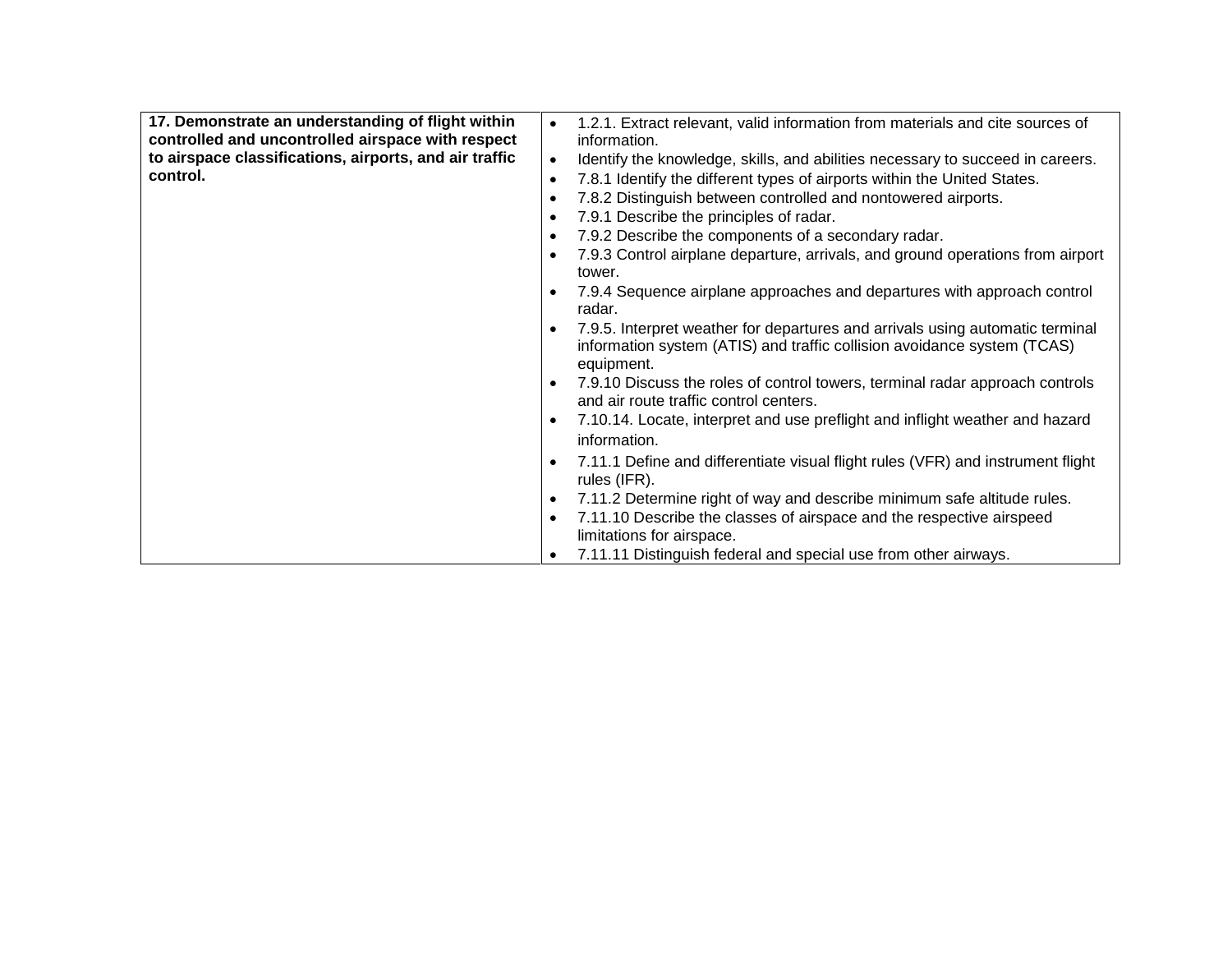**6.** Introduction to Business Aviation<sup>1</sup>: Potential CTAN alignment with the Tech Prep Air Transportation Pathway in the Career Field Technical Content Standards of the Ohio Department of Education.

# **Proposed Semester Credit Hours:** 3

**Course Description:** An overview of business aviation operations and management. Course topics include the history, development, and evolution of business aviation; current and forecast trends and issues in business aviation; regulations governing business aviation; business aircraft capabilities and performance; business aviation flight operations and operations management; and opportunities and career paths in aviation business.

# **Advising Notes:** None

 $\overline{\phantom{a}}$ 

| <b>Proposed Learning Outcomes</b>                                                                  | Outcomes and/or Competencies in ODE's REVISED Career Field<br><b>Technical Content Standards</b>                                                                                                                                                                                                                                                                                                                                                         |
|----------------------------------------------------------------------------------------------------|----------------------------------------------------------------------------------------------------------------------------------------------------------------------------------------------------------------------------------------------------------------------------------------------------------------------------------------------------------------------------------------------------------------------------------------------------------|
| The student will be able to:                                                                       |                                                                                                                                                                                                                                                                                                                                                                                                                                                          |
| 1. Demonstrate basic knowledge of the history,<br>development, and evolution of business aviation. | 7.1.1. Trace air technology from its inception to the current industry,<br>$\bullet$<br>including future trends.<br>7.1.2 Describe the major contributors and barriers to air transportation<br>development.<br>7.1.3 Identify the elements of the industry that contribute to the movement<br>of people and goods.<br>7.1.6 Describe the functions of the major categories of aircraft.<br>7.1.8 Distinguish general aviation from commercial aviation. |
| 2. Demonstrate basic knowledge of current and future                                               | 1.8.1. Forecast future resources and budgetary needs using financial<br>$\bullet$                                                                                                                                                                                                                                                                                                                                                                        |
| trends, issues, and concerns associated with                                                       | documents (e.g., balance sheet, demand forecasting, financial ratios).                                                                                                                                                                                                                                                                                                                                                                                   |
| business aviation.                                                                                 | 1.11.3. Use economic indicators to measure economic trends and<br>conditions (e.g., relative scarcity, price, quantity of products and services).<br>7.1.1. Trace air technology from its inception to the current industry,<br>including future trends and its uses.                                                                                                                                                                                    |
| 3. Demonstrate basic knowledge of the types of                                                     | 7.1.6 Describe the functions of the major categories of aircraft.                                                                                                                                                                                                                                                                                                                                                                                        |
| business aircraft, their capabilities, and their                                                   | 7.13.2 Identify the factors of takeoff and landing performance.                                                                                                                                                                                                                                                                                                                                                                                          |
| performance characteristics.                                                                       | 7.13.3 Identify the factors of climb and cruise performance.                                                                                                                                                                                                                                                                                                                                                                                             |

 $<sup>1</sup>$  Introduction to Business Aviation will not be submitted as a CTAN at this time.</sup>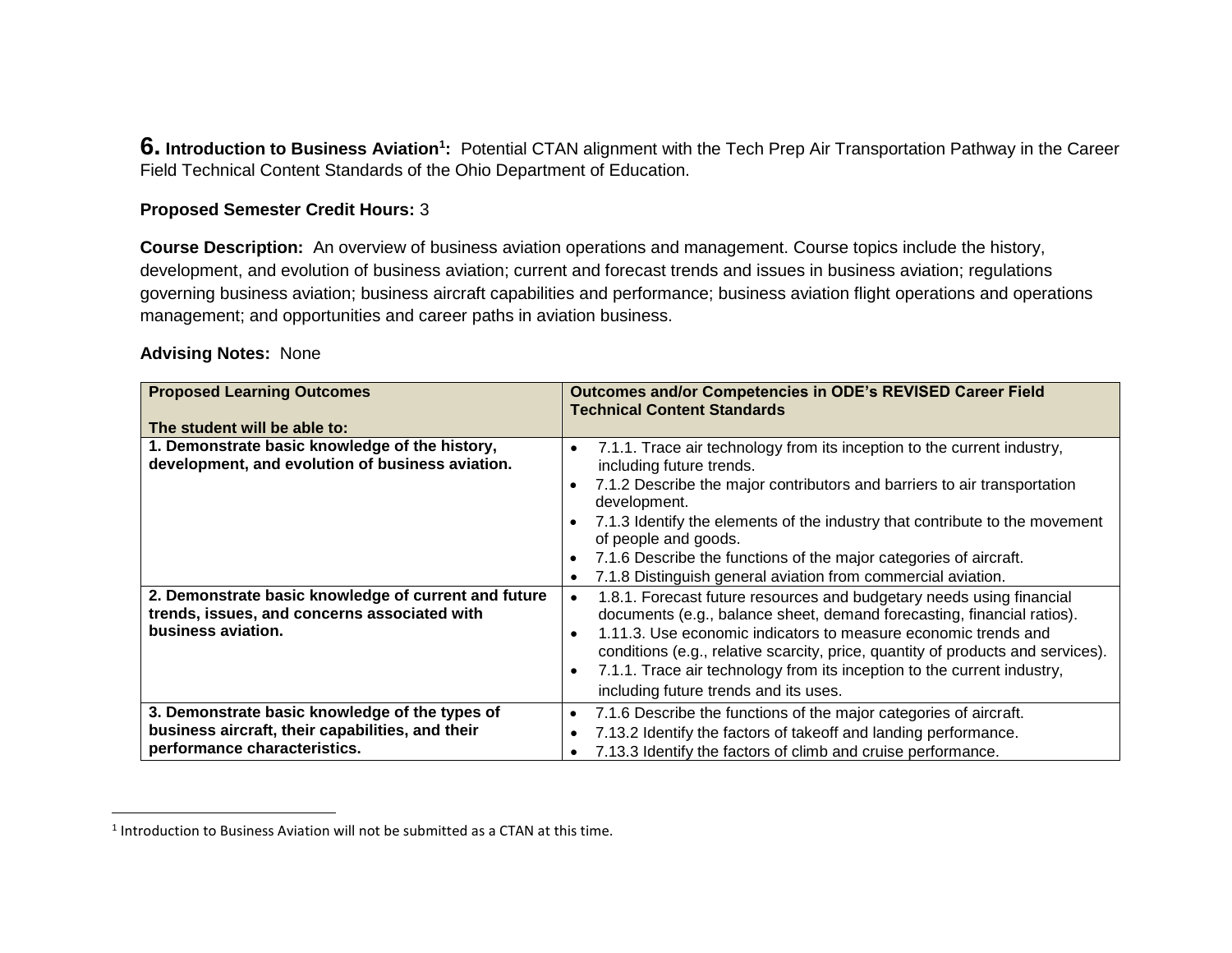| 4. Demonstrate basic knowledge of the regulatory<br>environment governing business aviation in the<br>United States, including operations under FARs 91,<br>121, 125, and 135. | 1.3.1. Analyze how regulatory compliance affects business operations and<br>$\bullet$<br>organizational performance.<br>1.3.2. Follow protocols and practices necessary to maintain a clean, safe,<br>$\bullet$<br>and healthy work environment.<br>1.11.9. Describe how laws and regulations influence domestic and<br>$\bullet$<br>international trade.<br>7.1.2. Describe the major contributors and barriers to air transportation<br>development.<br>7.1.4 Describe the major legislative acts that have impacted aviation.<br>$\bullet$<br>7.14.9. Describe the role of the National Transportation Safety Board<br>(NTSB) in accident investigations. |
|--------------------------------------------------------------------------------------------------------------------------------------------------------------------------------|--------------------------------------------------------------------------------------------------------------------------------------------------------------------------------------------------------------------------------------------------------------------------------------------------------------------------------------------------------------------------------------------------------------------------------------------------------------------------------------------------------------------------------------------------------------------------------------------------------------------------------------------------------------|
| 5. Demonstrate basic knowledge of business aviation                                                                                                                            | 1.1.1. Identify the knowledge, skills, and abilities necessary to succeed in<br>$\bullet$                                                                                                                                                                                                                                                                                                                                                                                                                                                                                                                                                                    |
| flight operations and operations management, to<br>include the following:                                                                                                      | careers.                                                                                                                                                                                                                                                                                                                                                                                                                                                                                                                                                                                                                                                     |
| aircraft selection<br>$\bullet$                                                                                                                                                | 1.1.2 Identify the scope of career opportunities and the requirements for<br>education, training, certification, licensure, and experience.                                                                                                                                                                                                                                                                                                                                                                                                                                                                                                                  |
| customer services<br>$\bullet$                                                                                                                                                 | 1.2.1. Extract relevant, valid information from materials and cite sources of                                                                                                                                                                                                                                                                                                                                                                                                                                                                                                                                                                                |
| financial and economic considerations<br>$\bullet$                                                                                                                             | information.                                                                                                                                                                                                                                                                                                                                                                                                                                                                                                                                                                                                                                                 |
| maintenance management<br>$\bullet$                                                                                                                                            | 1.2.4. Use negotiation and conflict-resolution skills to reach solutions.<br>$\bullet$                                                                                                                                                                                                                                                                                                                                                                                                                                                                                                                                                                       |
| marketing<br>$\bullet$                                                                                                                                                         | 1.2.5. Communicate information (e.g., directions, ideas, vision, workplace<br>$\bullet$                                                                                                                                                                                                                                                                                                                                                                                                                                                                                                                                                                      |
| on-demand air transportation<br>$\bullet$                                                                                                                                      | expectations) for an intended audience and purpose.                                                                                                                                                                                                                                                                                                                                                                                                                                                                                                                                                                                                          |
| passenger services<br>$\bullet$                                                                                                                                                | 1.3.1. Analyze how regulatory compliance affects business operations and<br>$\bullet$                                                                                                                                                                                                                                                                                                                                                                                                                                                                                                                                                                        |
| safety<br>$\bullet$                                                                                                                                                            | organizational performance.                                                                                                                                                                                                                                                                                                                                                                                                                                                                                                                                                                                                                                  |
| scheduling<br>$\bullet$<br>security                                                                                                                                            | 1.3.2. Follow protocols and practices necessary to maintain a clean, safe,<br>$\bullet$<br>and healthy work environment.                                                                                                                                                                                                                                                                                                                                                                                                                                                                                                                                     |
| training                                                                                                                                                                       | 1.3.4. Identify how federal and state consumer protection laws affect                                                                                                                                                                                                                                                                                                                                                                                                                                                                                                                                                                                        |
|                                                                                                                                                                                | products and services.                                                                                                                                                                                                                                                                                                                                                                                                                                                                                                                                                                                                                                       |
|                                                                                                                                                                                | 1.6.11. Describe how all business activities of an organization work within                                                                                                                                                                                                                                                                                                                                                                                                                                                                                                                                                                                  |
|                                                                                                                                                                                | the parameters of a budget.<br>1.6.12. Describe classifications of employee benefits, rights, deductions,                                                                                                                                                                                                                                                                                                                                                                                                                                                                                                                                                    |
|                                                                                                                                                                                | and compensations.                                                                                                                                                                                                                                                                                                                                                                                                                                                                                                                                                                                                                                           |
|                                                                                                                                                                                | 1.10.1. Identify how the roles of marketing, sales, advertising, and public                                                                                                                                                                                                                                                                                                                                                                                                                                                                                                                                                                                  |
|                                                                                                                                                                                | relations contribute to a company's brand.                                                                                                                                                                                                                                                                                                                                                                                                                                                                                                                                                                                                                   |
|                                                                                                                                                                                | 1.10.2. Determine the customer's needs and identify solutions.<br>$\bullet$                                                                                                                                                                                                                                                                                                                                                                                                                                                                                                                                                                                  |
|                                                                                                                                                                                | 1.11.3. Use economic indicators to measure economic trends and<br>$\bullet$                                                                                                                                                                                                                                                                                                                                                                                                                                                                                                                                                                                  |
|                                                                                                                                                                                | conditions (e.g., relative scarcity, price, quantity of products and services).                                                                                                                                                                                                                                                                                                                                                                                                                                                                                                                                                                              |
|                                                                                                                                                                                | 2.1.1. Use Occupational Safety and Health Administration (OSHA)-defined                                                                                                                                                                                                                                                                                                                                                                                                                                                                                                                                                                                      |
|                                                                                                                                                                                | procedures for identifying employer and employee responsibilities,                                                                                                                                                                                                                                                                                                                                                                                                                                                                                                                                                                                           |
|                                                                                                                                                                                | situations that require working in confined spaces, and safety labeling.                                                                                                                                                                                                                                                                                                                                                                                                                                                                                                                                                                                     |